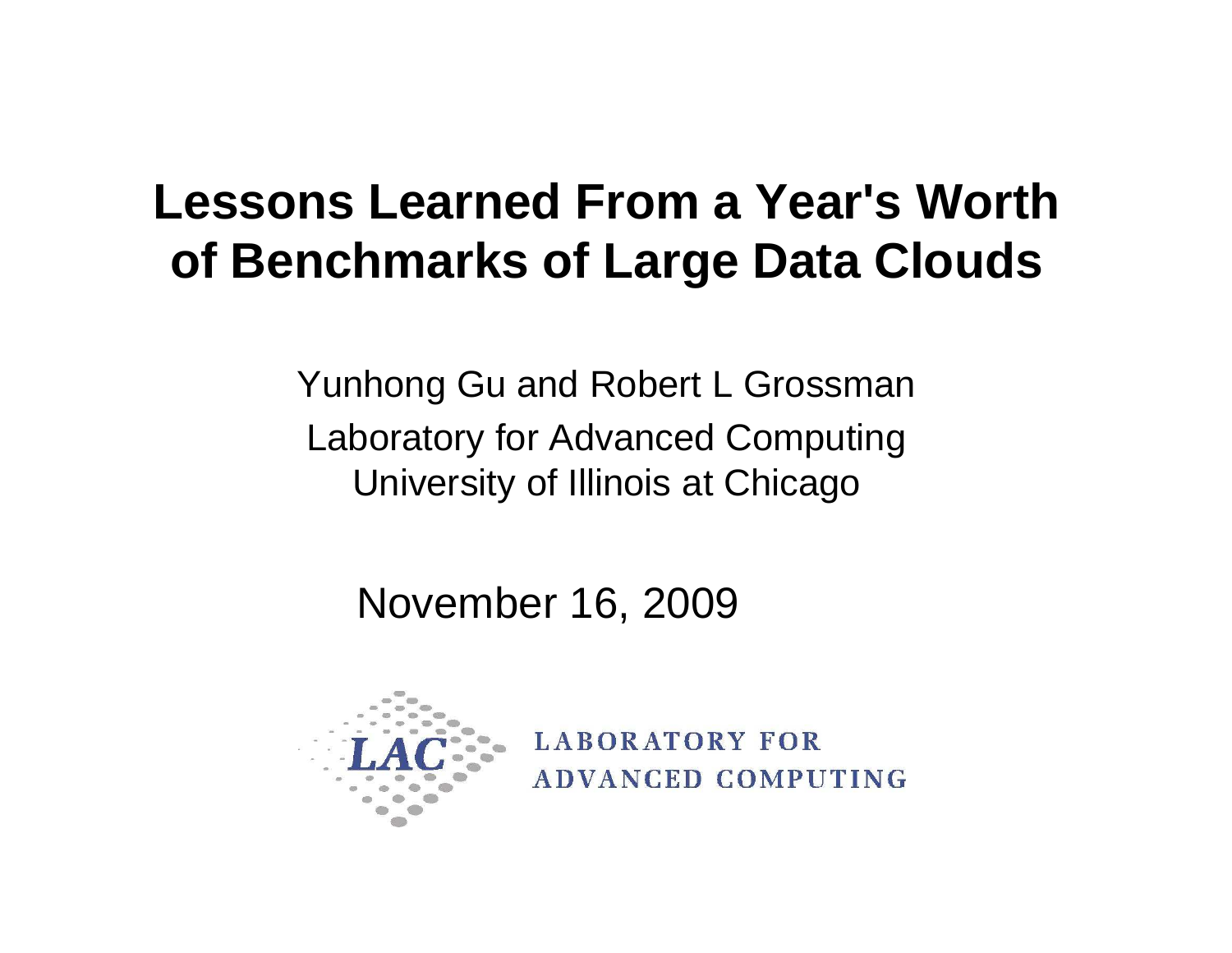#### Part 1. Overview of Sector

#### **Sector/Sphere**

| Home                |
|---------------------|
| <b>News</b>         |
| <b>Software</b>     |
| <b>Technology</b>   |
| <b>Benchmark</b>    |
| Documentation       |
| <b>Support</b>      |
| <b>About Us</b>     |
| SourceForge Project |
| SVN                 |
| Forum               |
| <b>UDT</b>          |
|                     |



#### **Nhy Sector/Sphere?**

#### **Sector/Sphere: High Performance Distributed File System and Parallel Data Processing Engine**

Sector/Sphere supports distributed data storage, distribution, and processing over large clusters of commodity computers. Sector is a high performance, scalable, and secure distributed file system. Sphere is a high performance parallel data processing engine that can process Sector data files with very simple programming interfaces. Sector/Sphere can be broadly compared to Google's GFS/MapReduce stack, but differes several key design choices and provides better performance. (Presentation: PPT 2.2MB / Poster: PDF 283KB)

#### http://sector.sourceforge.net

and Onboro are highly ordinated for data intonsius anglications.

2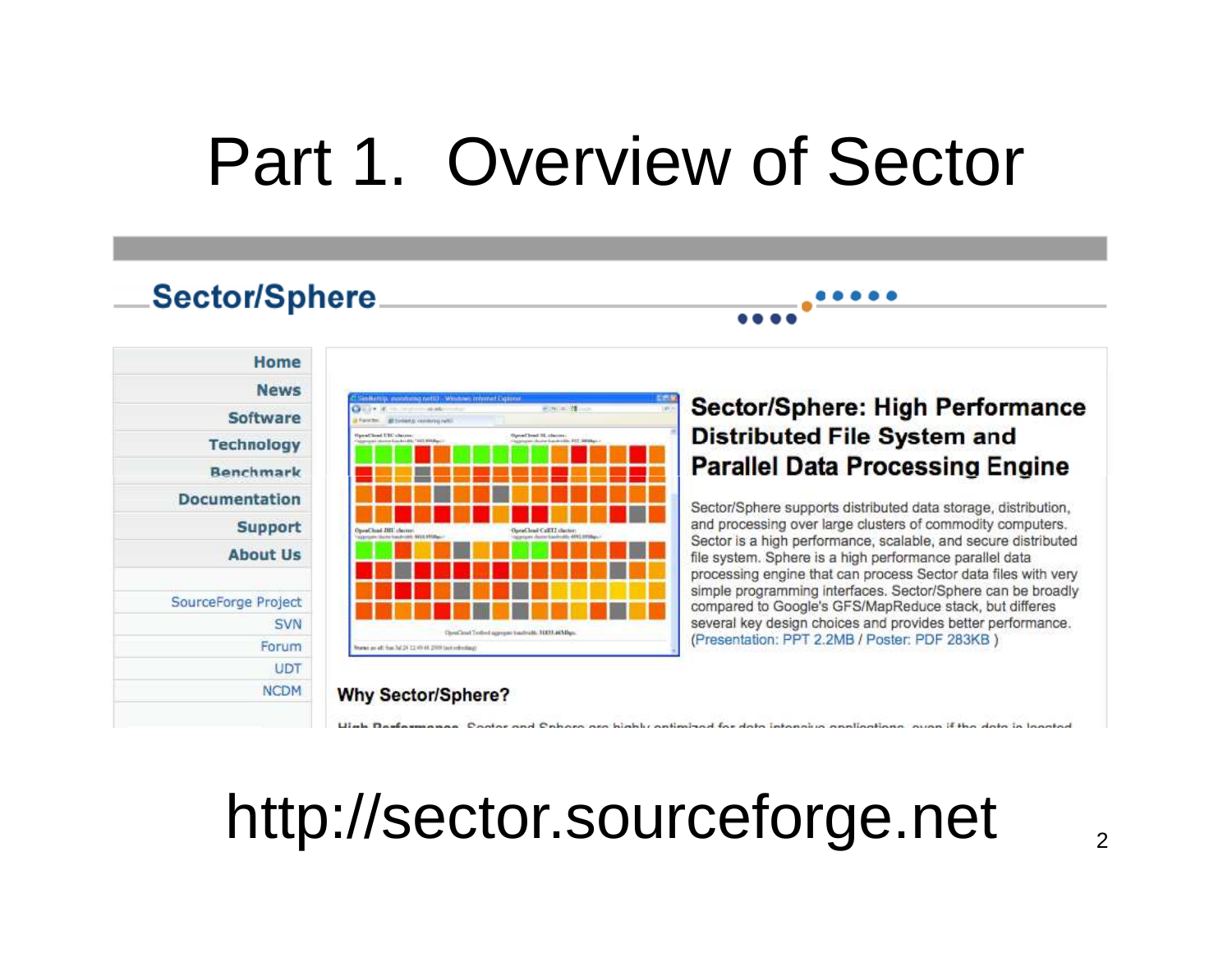### Sector Overview

- Sector is fastest open source large data cloudAs measured by MalStone & Terasort
- Sector is easy to program
	- III)FS MARRAALICA X. PV UDFs, MapReduce & Python over streams
- Sector is secure
	- –A HIPAA compliant Sector cloud is being launched
- Sector is reliable
	- – Sector v1.24 supports multiple active master node servers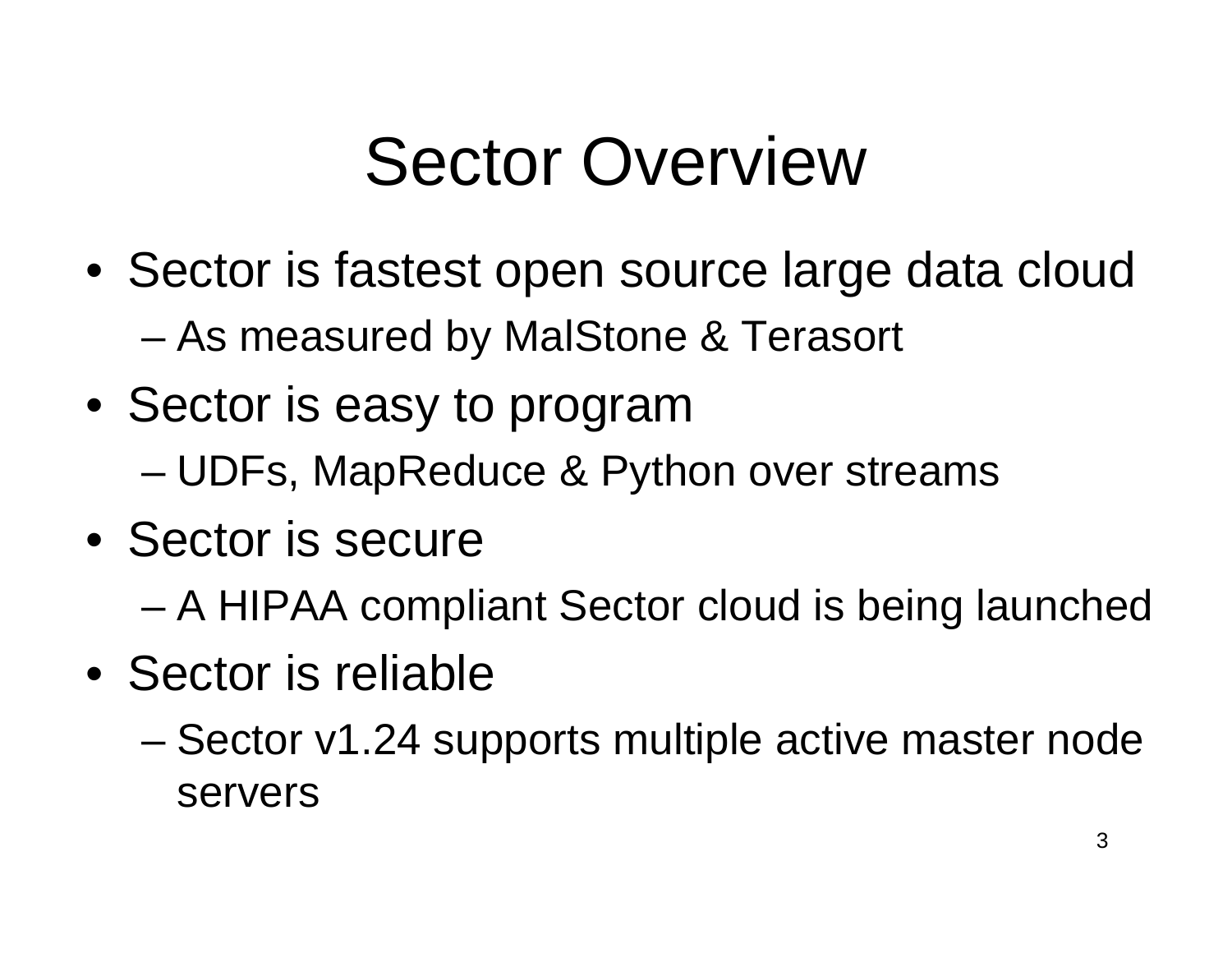# Google's Large Data Cloud

Applications

Compute Services

Data Services

Google's MapReduce

Google's BigTable

Storage Services

Google File System (GFS)

Google's Stack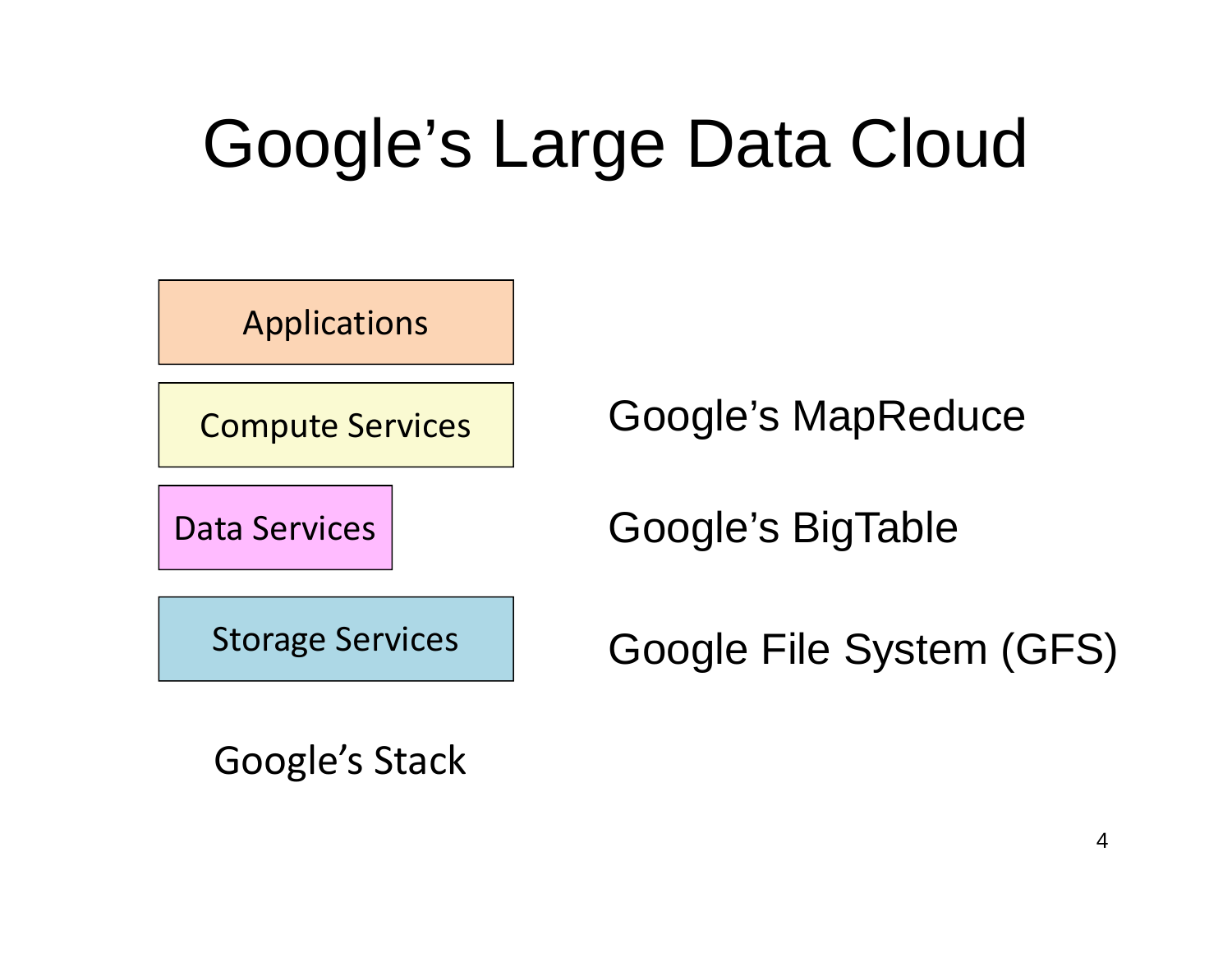# Hadoop's Large Data Cloud

Applications

Compute Services

Hadoop's MapReduce

Data Services

Storage Services

Hadoop Distributed File System (HDFS)

Hadoop's Stack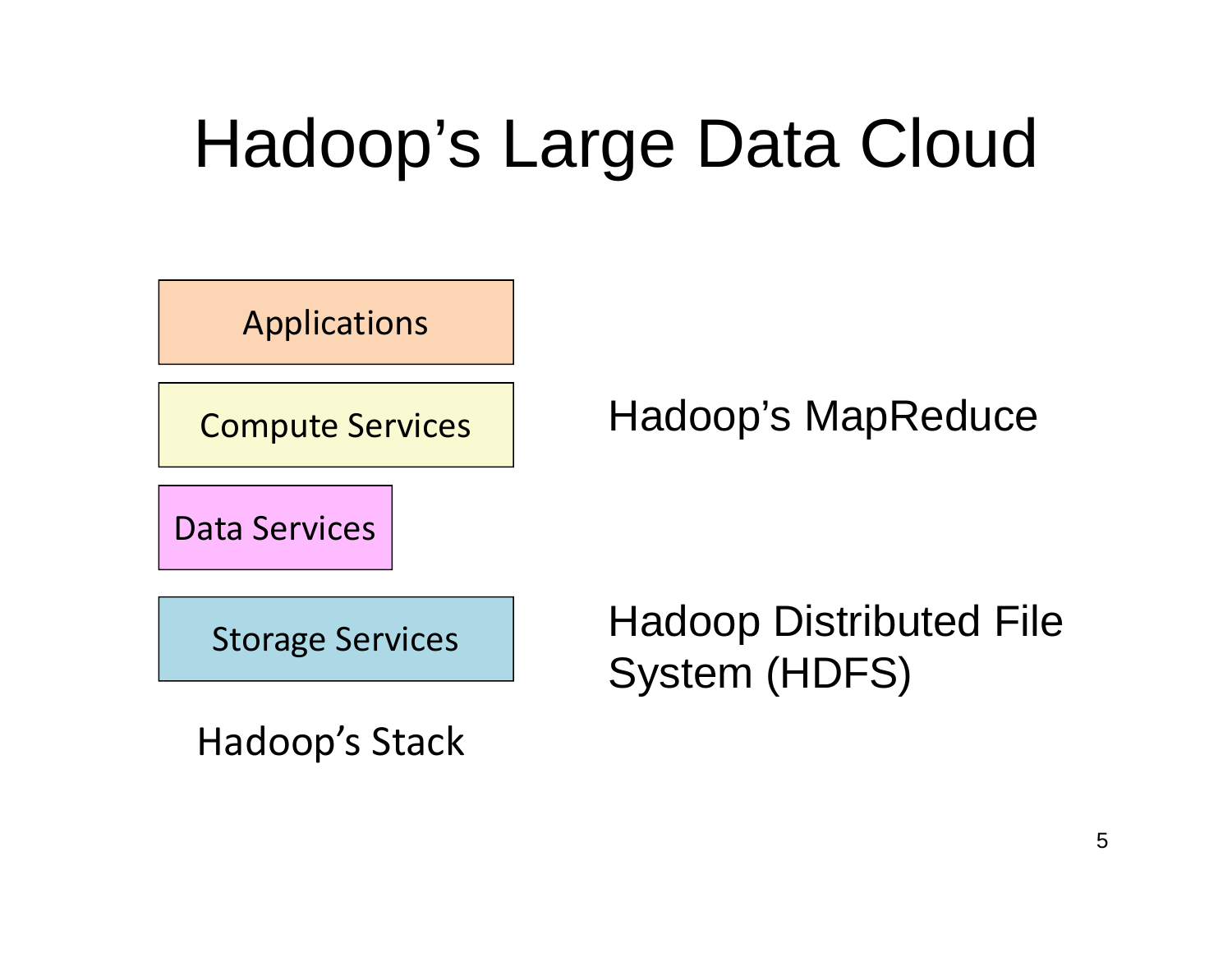# Sector's Large Data Cloud



Sector's Stack

6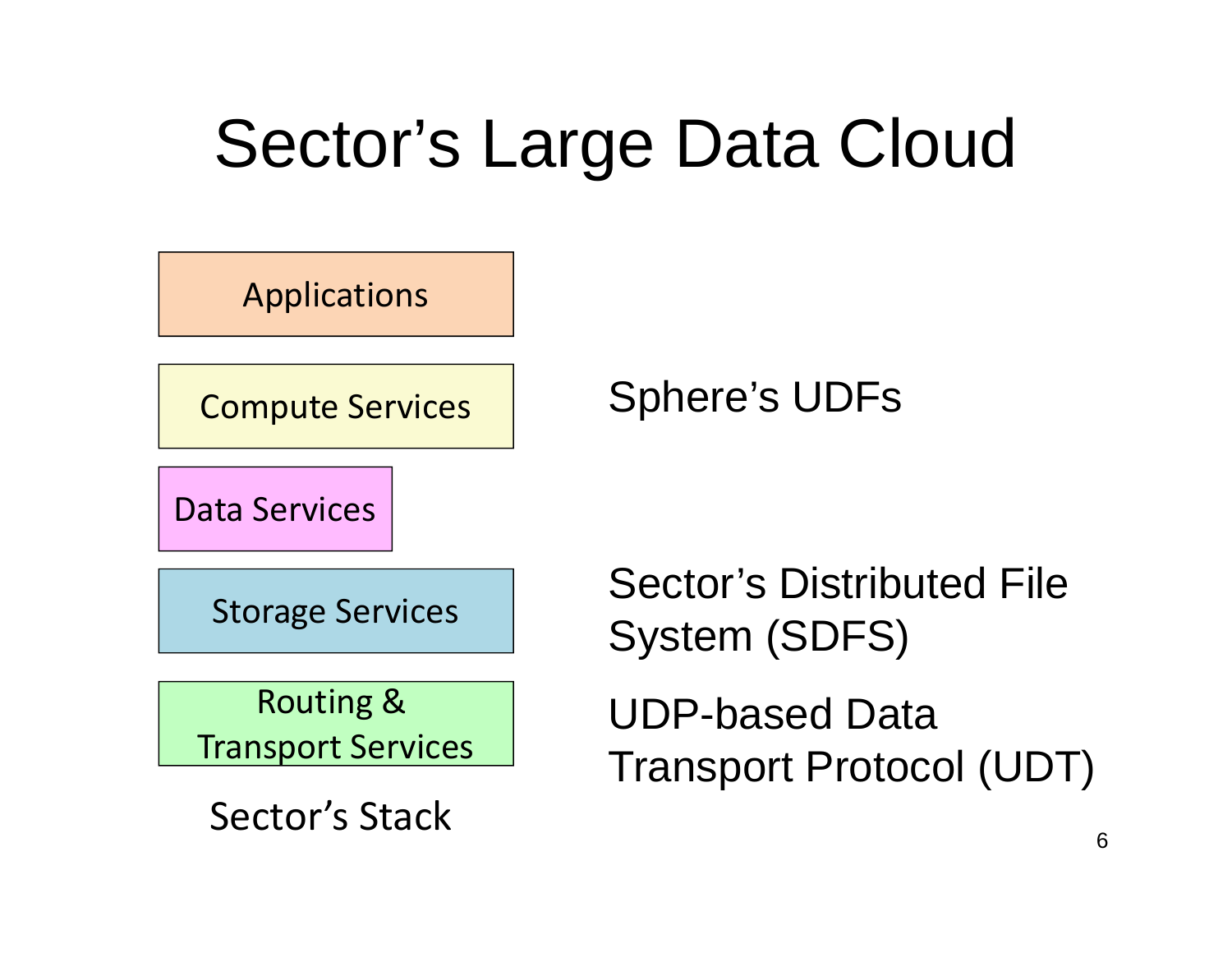# Open Cloud Testbed (2009)



- 9 racks
- 500 Nodes
- 1000+ Cores
- 10+ Gb/s

 $R_{\text{The optical STAR} T}$  $ST_{A}^{\times}$ 

MREN

UIC

- **STATE** Hadoop
- **Sector/Spher** e
- **Service Service** Thrift
- **STATE Eucalyptus**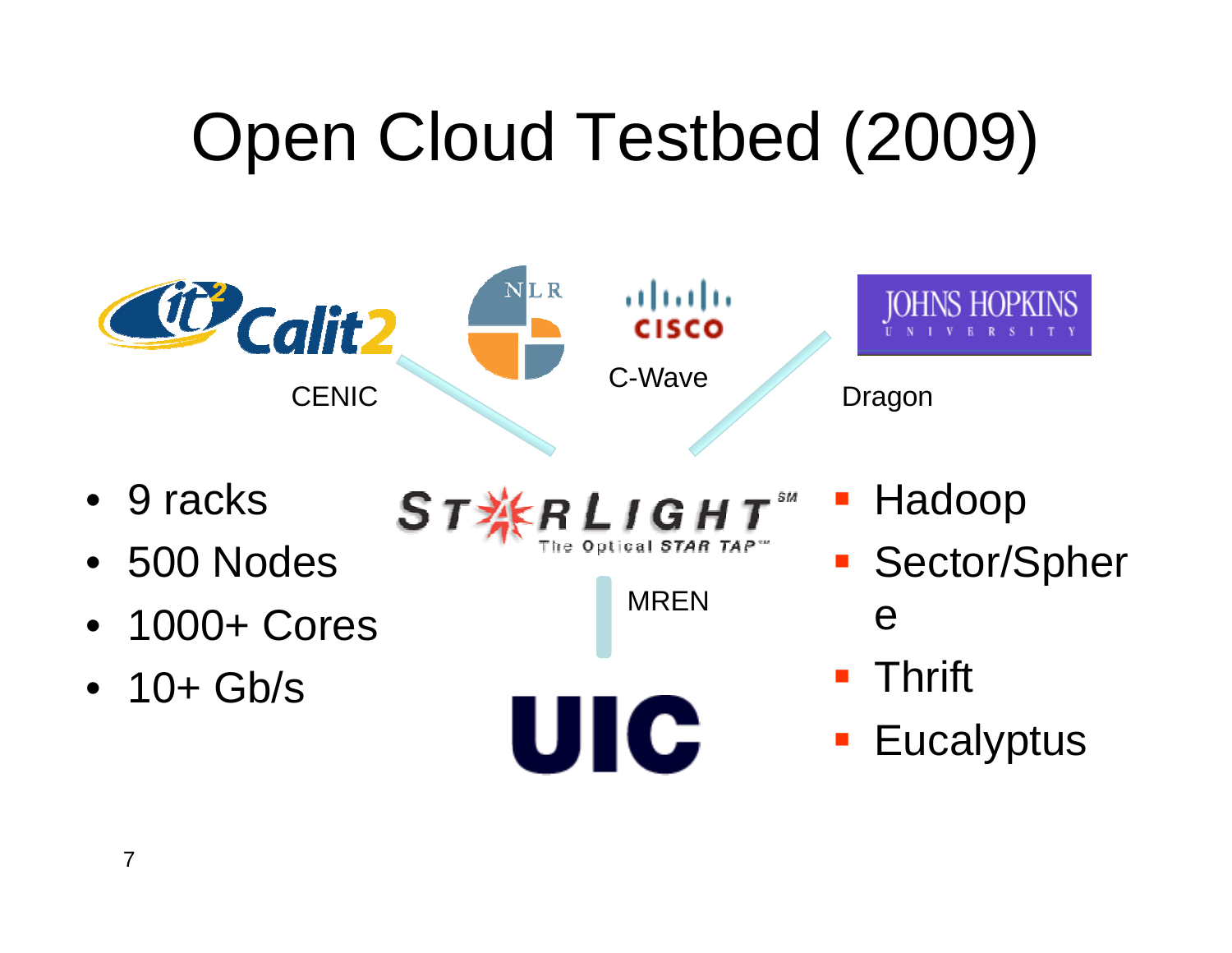### What I Learned

- Dead nodes are easy; tardy nodes are hard.
- Terasort is only a small part of the picture.
- There are many surprises in how best to program a data center.

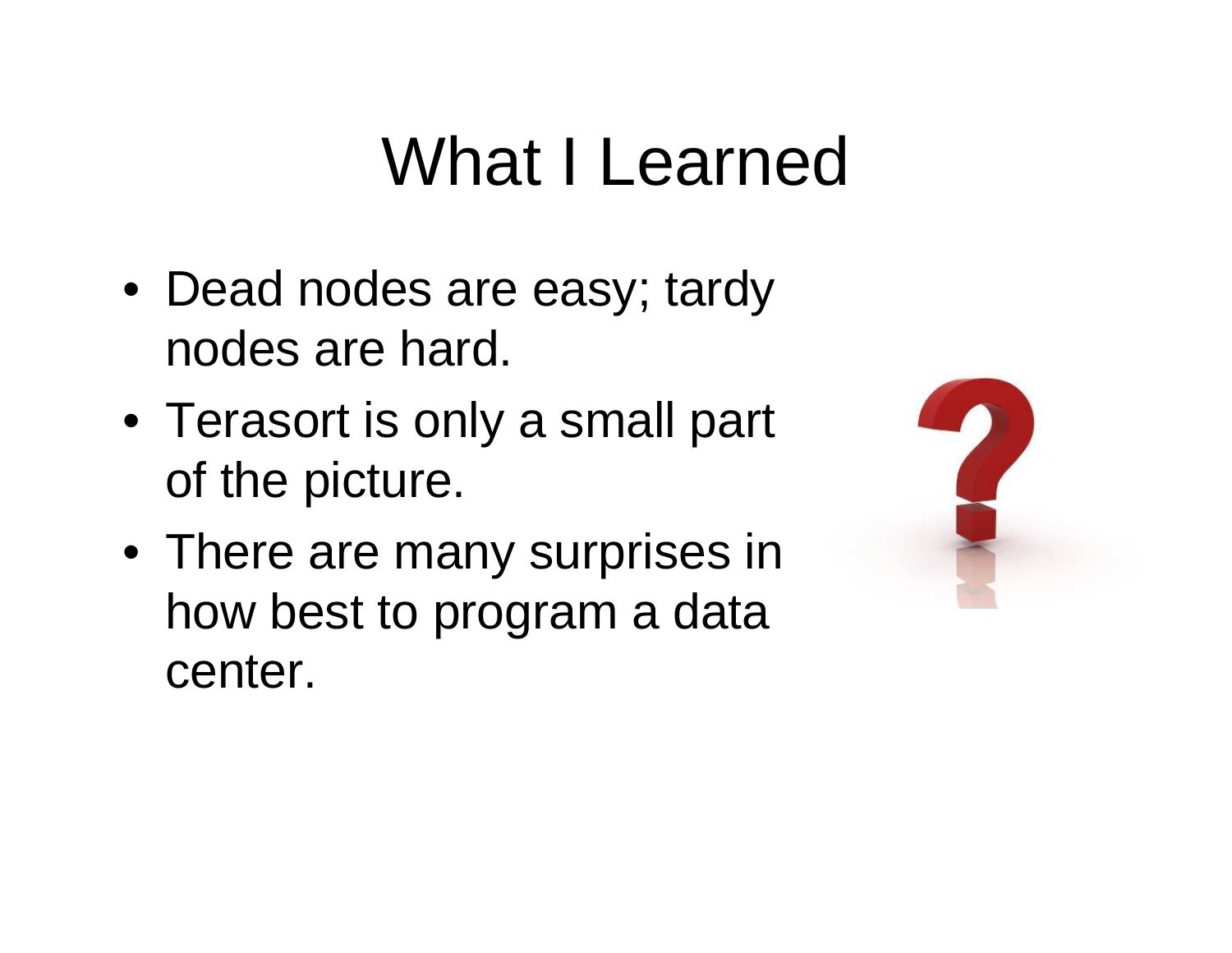# Cloud Interoperability

OCC Large Data Cloud Interoperability Framework

- Ξ ■ Platform as a Service
	- –Cloud Compute Services Interoperability
	- –Data as a Service



SNIA Cloud Data Management Interface (CDMI)Large Data Cloud Framework

- **Infrastructure as a Service** 
	- –Virtual Data Centers (VDC)
	- Virtual Networks (VN)
	- Virtual Machines (VM)
	- Physical Resources



 Open Virtualization Format (OVF)



Open Cloud Computing Interface (OCCI)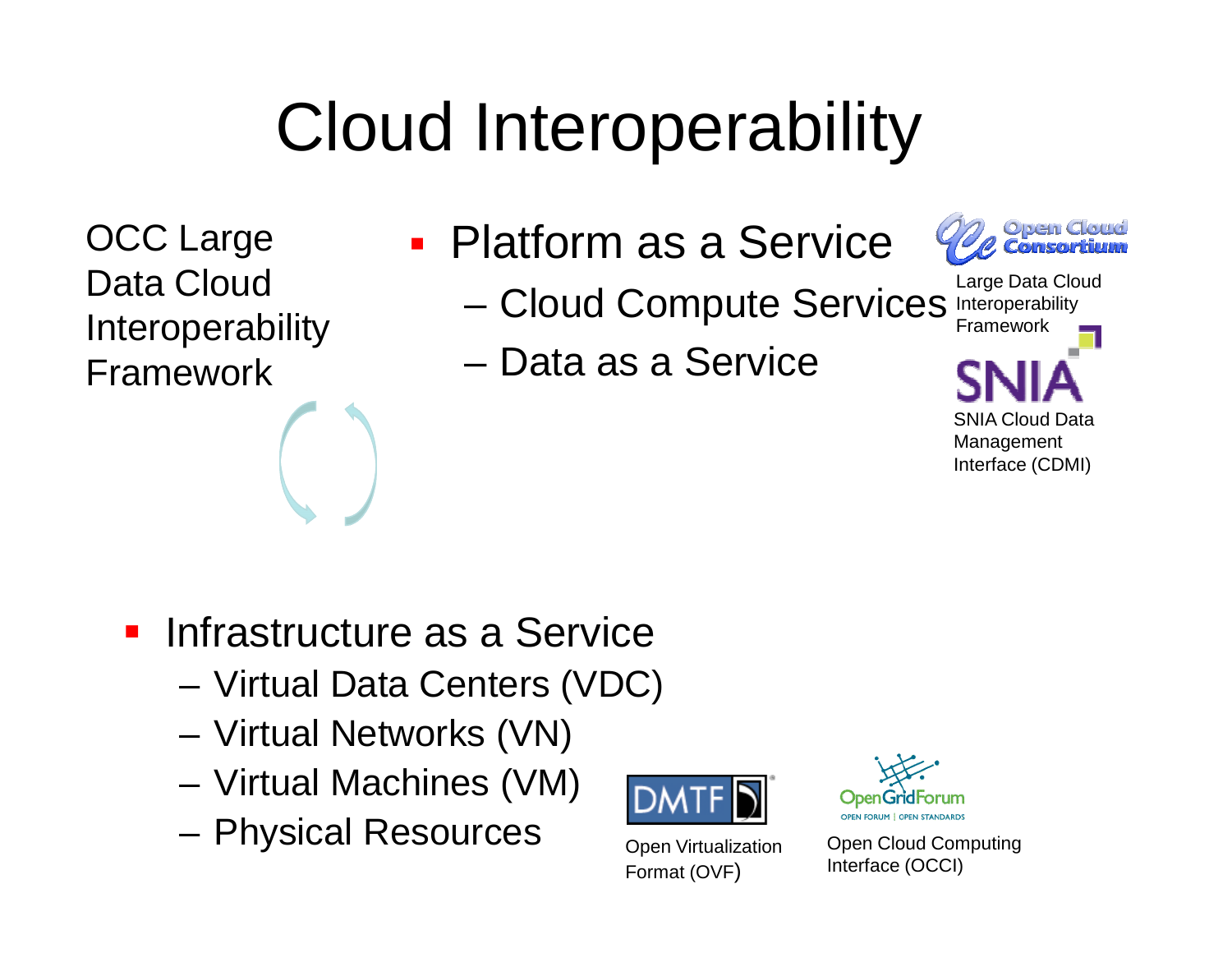# Raywulf Cluster

- 32 nodes: 31 compute/storage nodes and 1 head node
- Data switch (Ethernet): 96X1Gbs ports and 2X10Gb/s uplink
- Management switch
- Each compute/storage node:
	- Intel Xeon 5410 Quad Core CPU with 16GB of RAM
	- SATA RAID controller
	- Four (4) SATA 1TB hard drives in RAID-0 configuration
	- Two 1 Gbps NIC
	- IPMI management
	- \$2200
- Total \$85,000

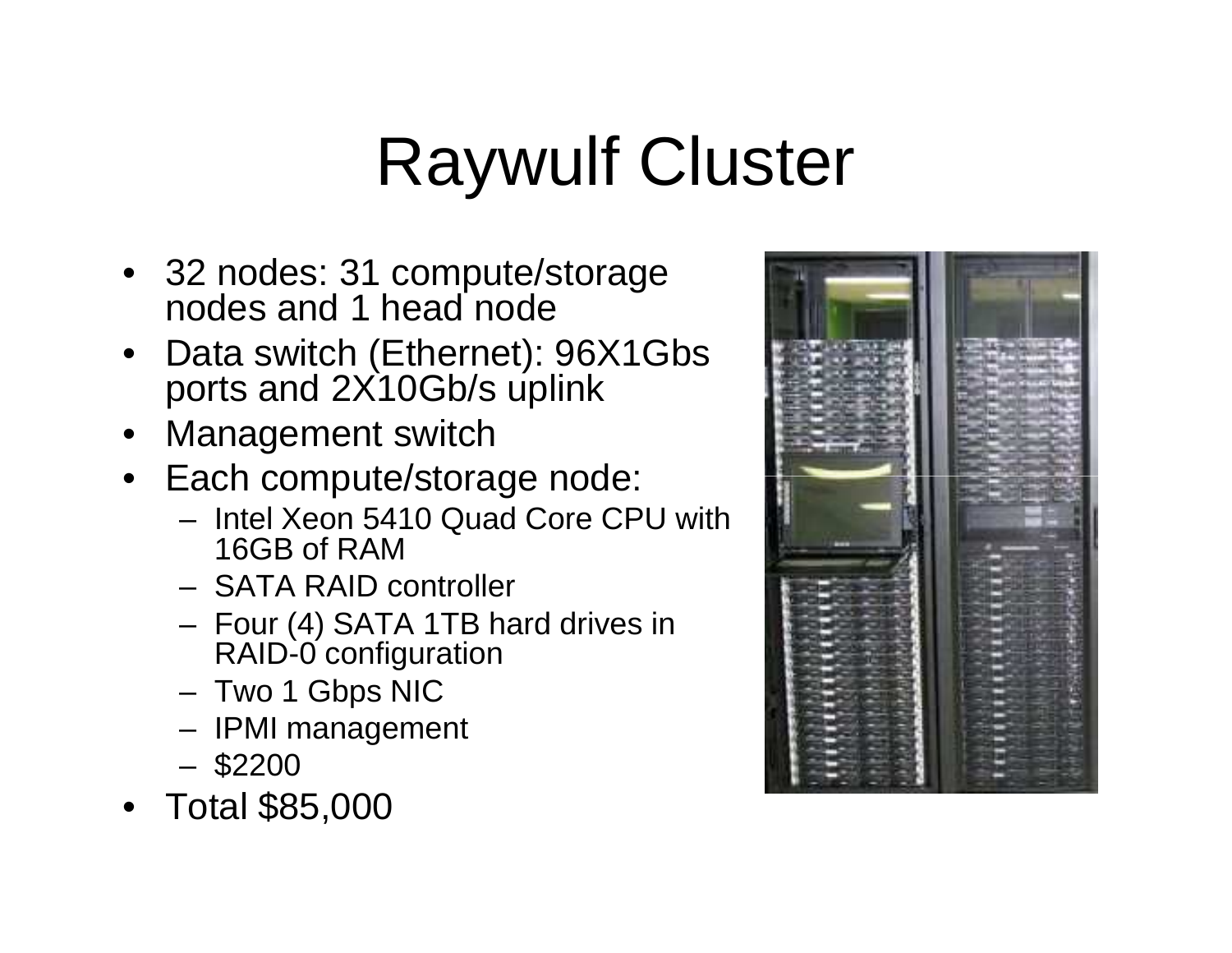#### Part 2. Sector Architecture



Data intensive computing that scales to a data center.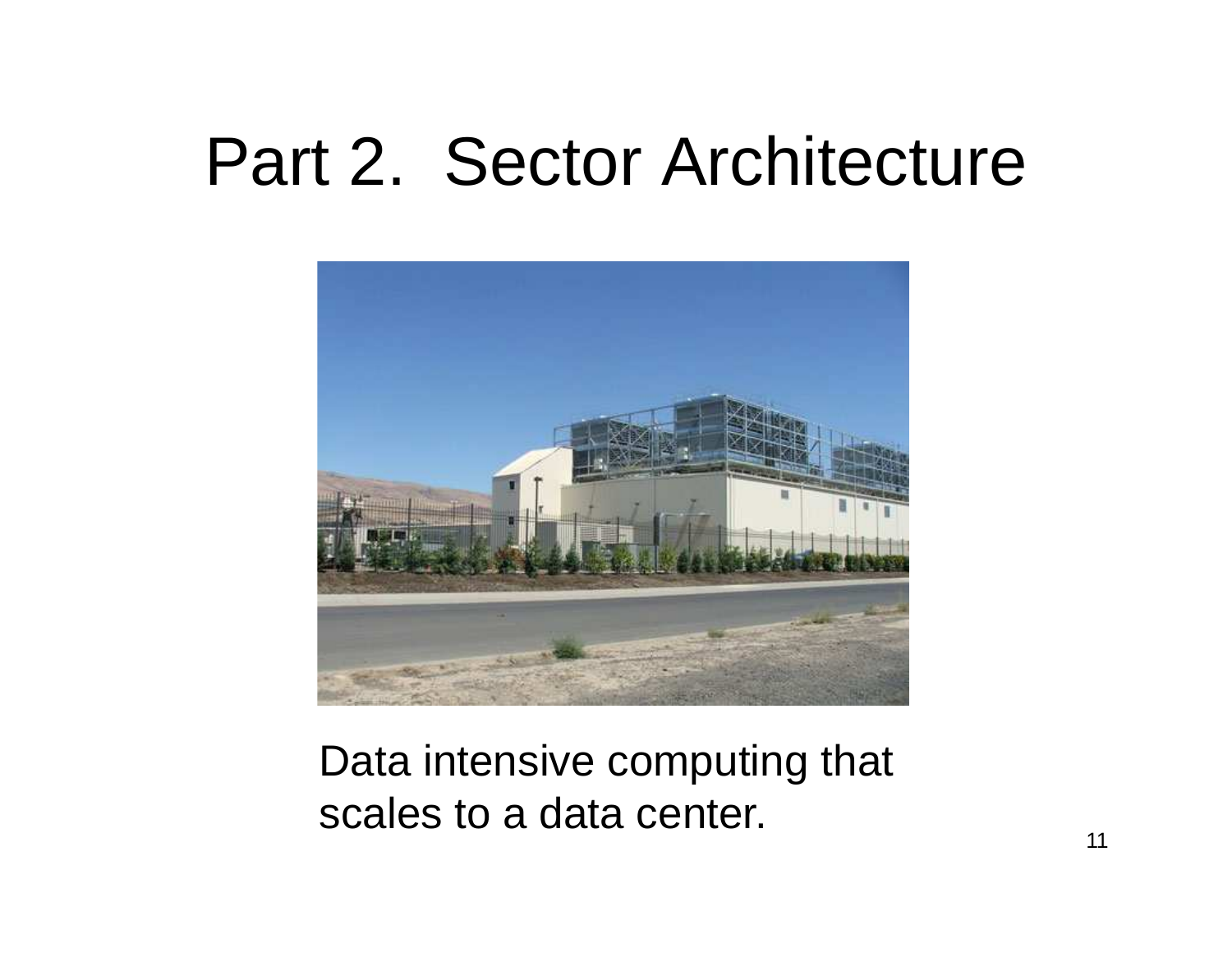#### Sector Architecture

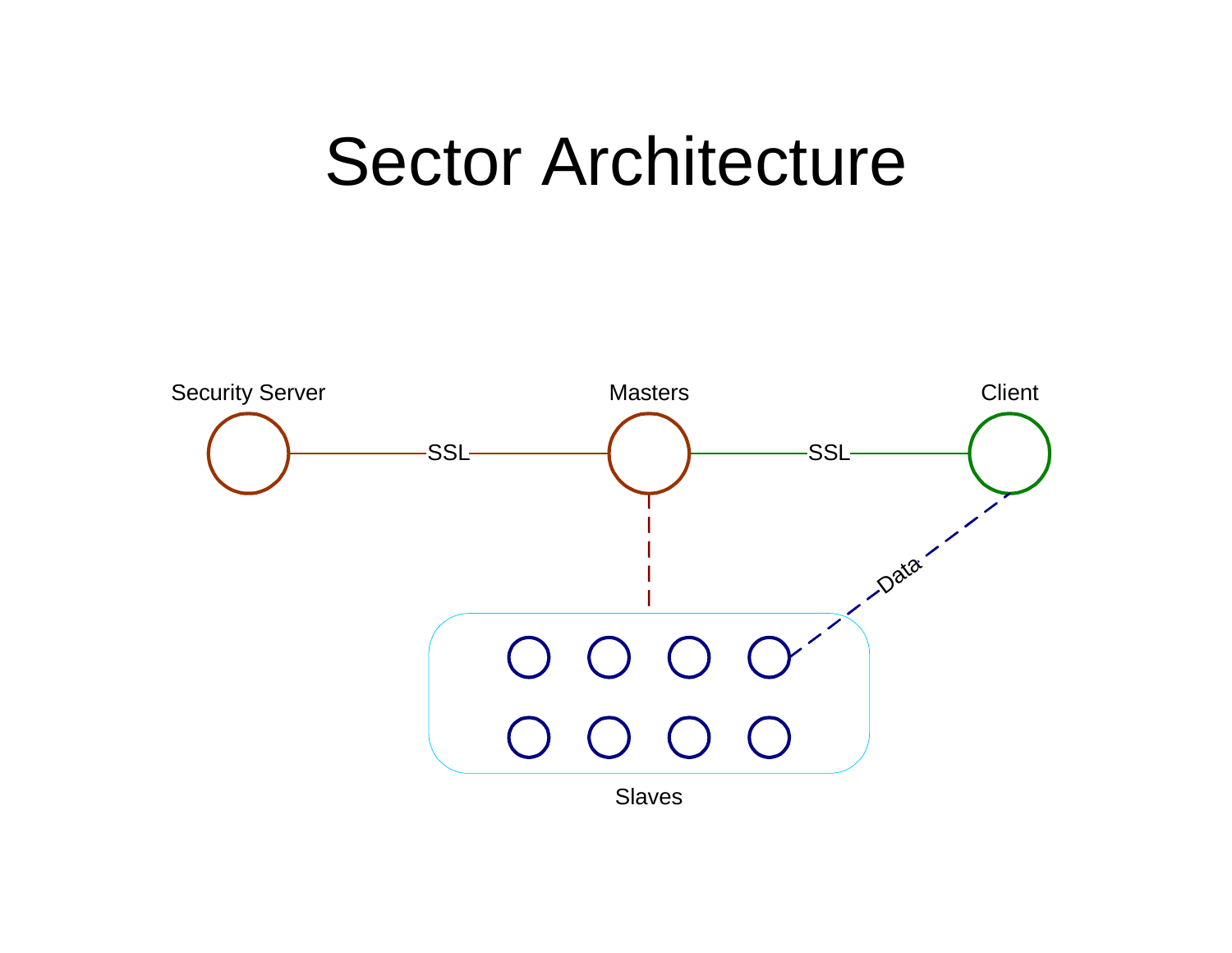# Sector DFS vs Hadoop DFS

- Block vs File
	- – Sector stores files on the native file system of each node; Files are not split into blocks.
- Replication
	- – Sector supports both on-write replication and periodical replication
- Data transfer
	- –Sector uses UDT for data transfer
- Security, compression, etc.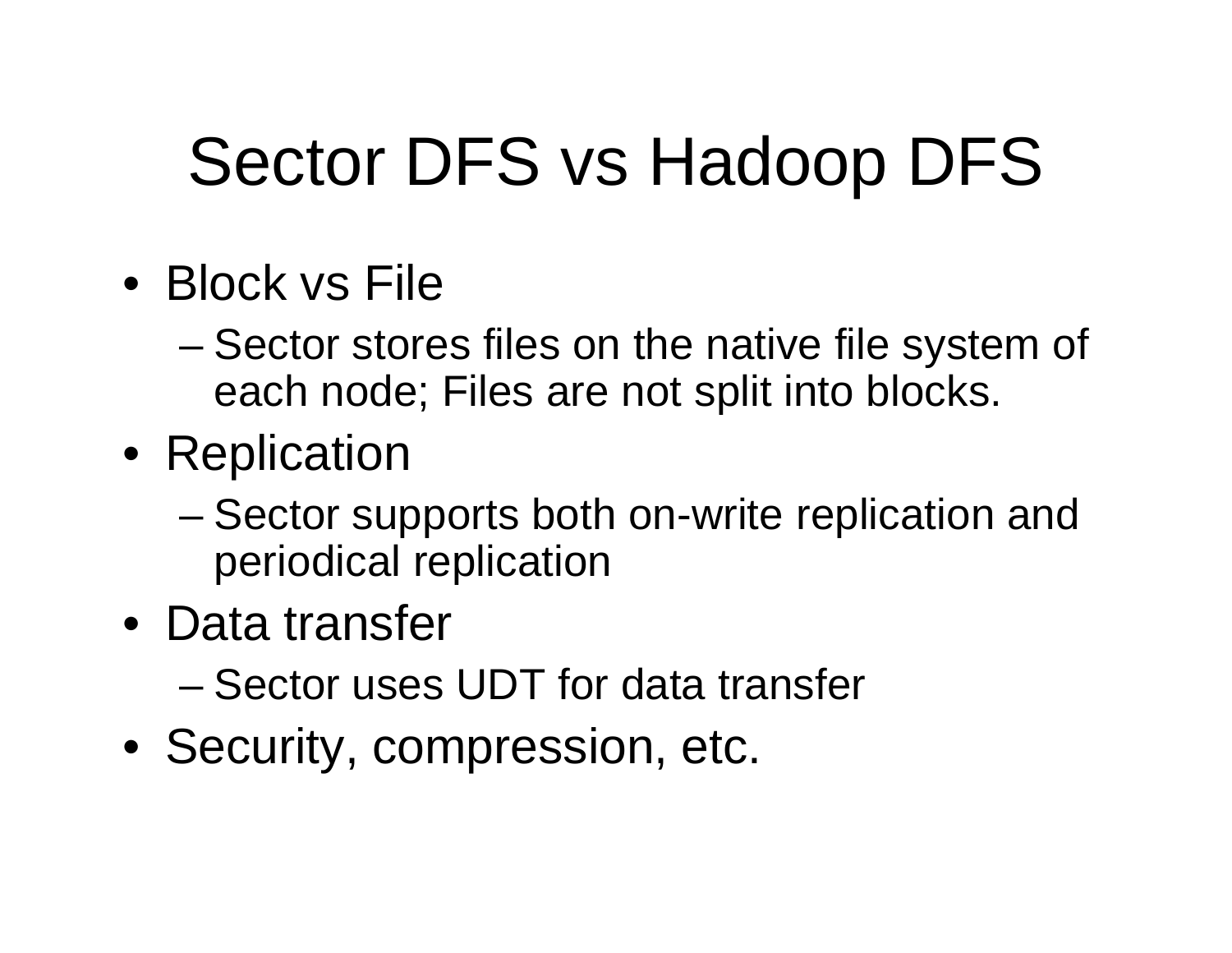# Sphere UDF

for (int  $i = 0$ ;  $i <$  total\_segment\_num; ++ i) UDF(segment[i]);

for (int  $i = 0$ ;  $i <$  total\_segment\_num; ++ i) UDF(segment\_A[i], segment\_B[i]);

- The processing results from one node can be sent to multiple destination nodes.
- UDF is a superset of MapReduce
- Sphere provides a Map and Reduce UDFs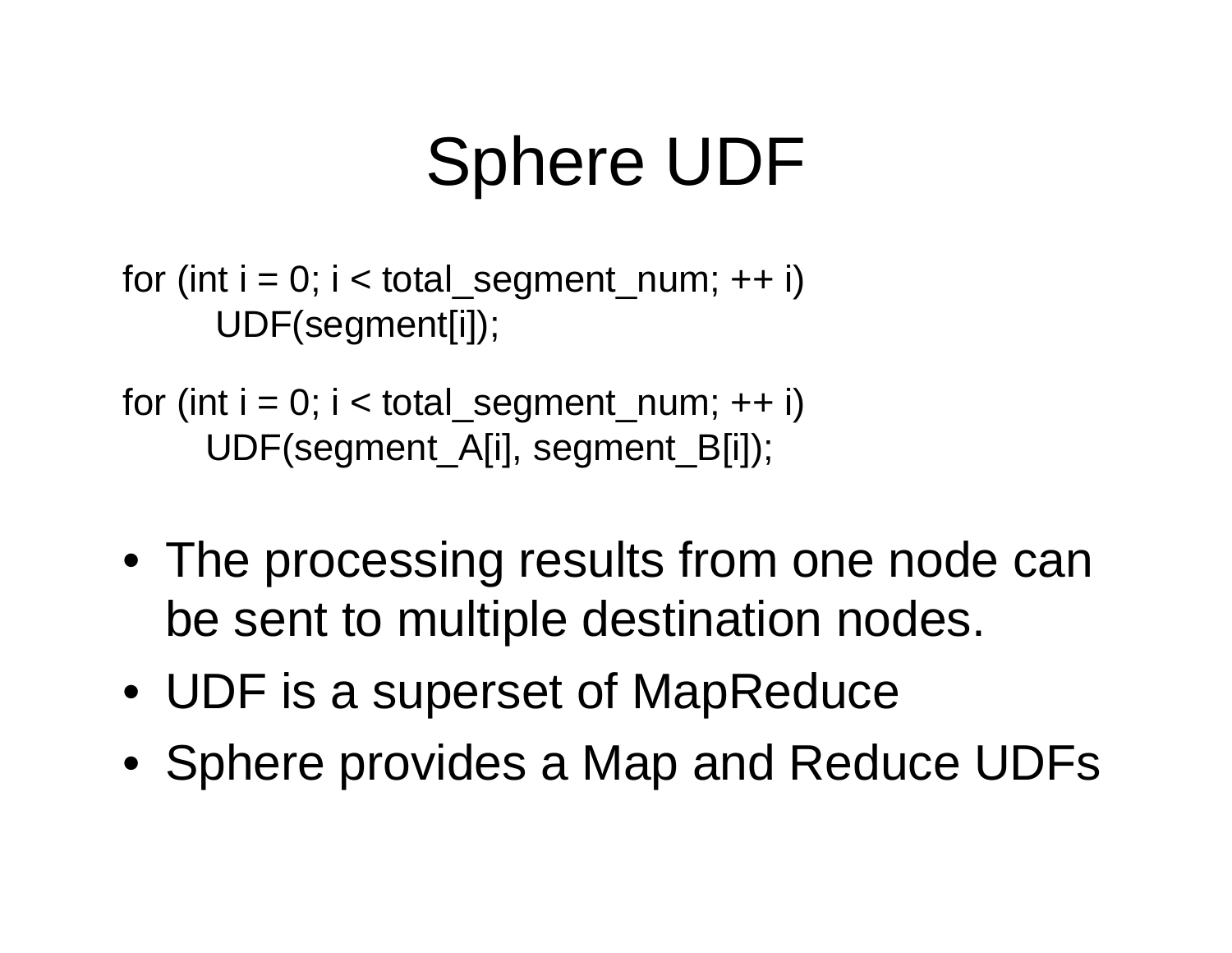# Sphere UDF vs. MapReduce

| <b>Sphere UDF</b>          | <b>MapReduce</b>      |
|----------------------------|-----------------------|
| <b>Record Offset Index</b> | Parser / Input Reader |
| <b>UDF</b>                 | Map                   |
| <b>Bucket</b>              | <b>Partition</b>      |
|                            | Compare               |
| <b>UDF</b>                 | Reduce                |
|                            | <b>Output Writer</b>  |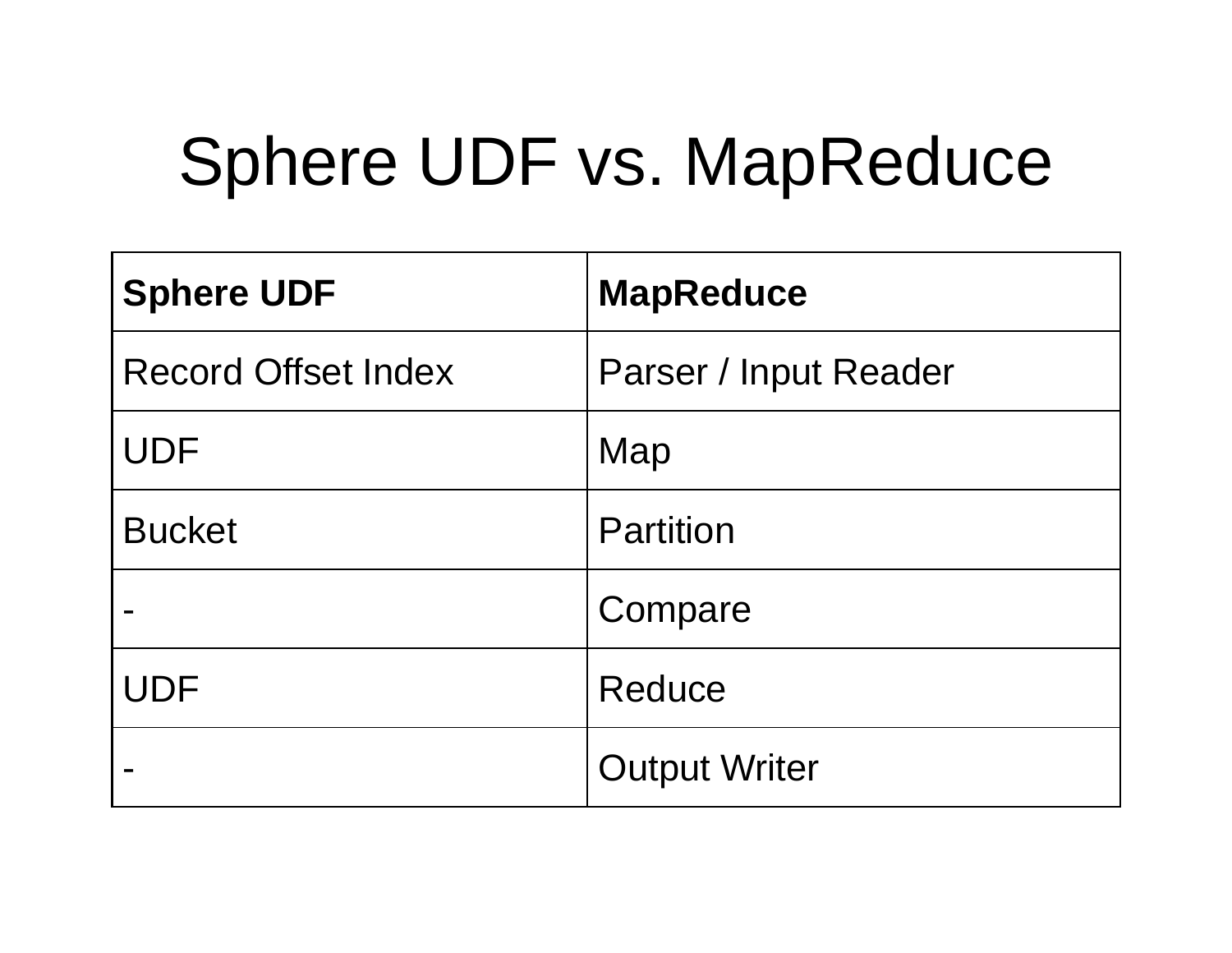# Comparing Sector and Hadoop

|                             | <b>Hadoop</b>                     | <b>Sector</b>                      |
|-----------------------------|-----------------------------------|------------------------------------|
| <b>Storage Cloud</b>        | <b>Block-based file</b><br>system | <b>File-based</b>                  |
| Programming<br><b>Model</b> | <b>MapReduce</b>                  | UDF&<br><b>MapReduce</b>           |
| Protocol                    | <b>TCP</b>                        | <b>UDP-based</b><br>protocol (UDT) |
| <b>Replication</b>          | At write                          | At write or<br>period.             |
| <b>Security</b>             | Not yet                           | <b>HIPAA capable</b>               |
| Language                    | Java                              | $C++$<br>16                        |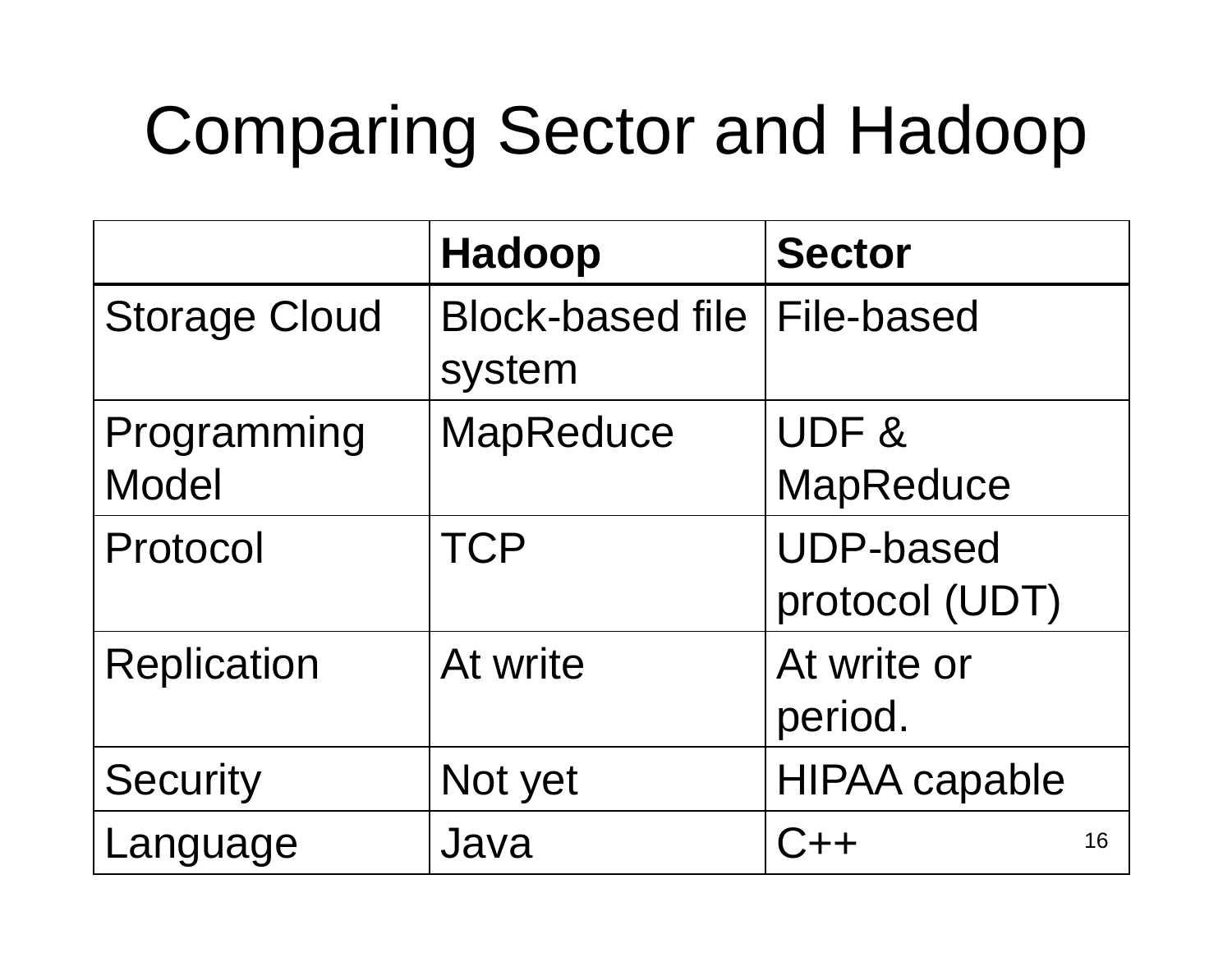#### Balancing Data Flow

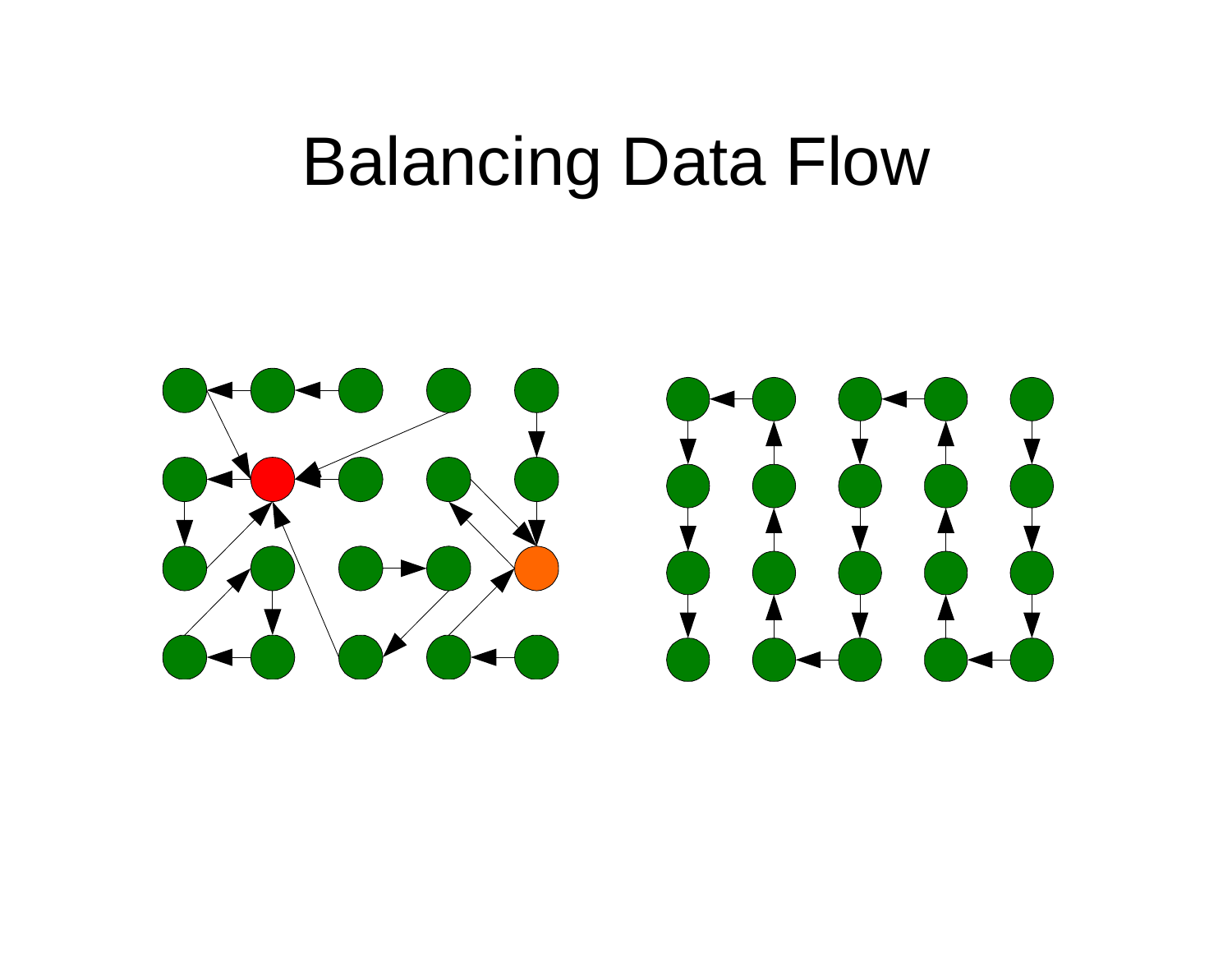### Terasort Benchmark

|               | 1 Rack  | 2 Racks | 3 Racks | 4 Racks |
|---------------|---------|---------|---------|---------|
| <b>Nodes</b>  | 32      | 64      | 96      | 128     |
| Cores         | 128     | 256     | 384     | 512     |
| Hadoop        | 85m 49s | 37m 0s  | 25m 14s | 17m 45s |
| <b>Sector</b> | 28m 25s | 15m 20s | 10m 19s | 7m 56s  |
| Speed<br>up   | 3.0     | 2.4     | 2.4     | 2.2     |

Sector/Sphere 1.24a, Hadoop 0.20.1 with no replication on Phase 2 of Open Cloud Testbed with co-located racks.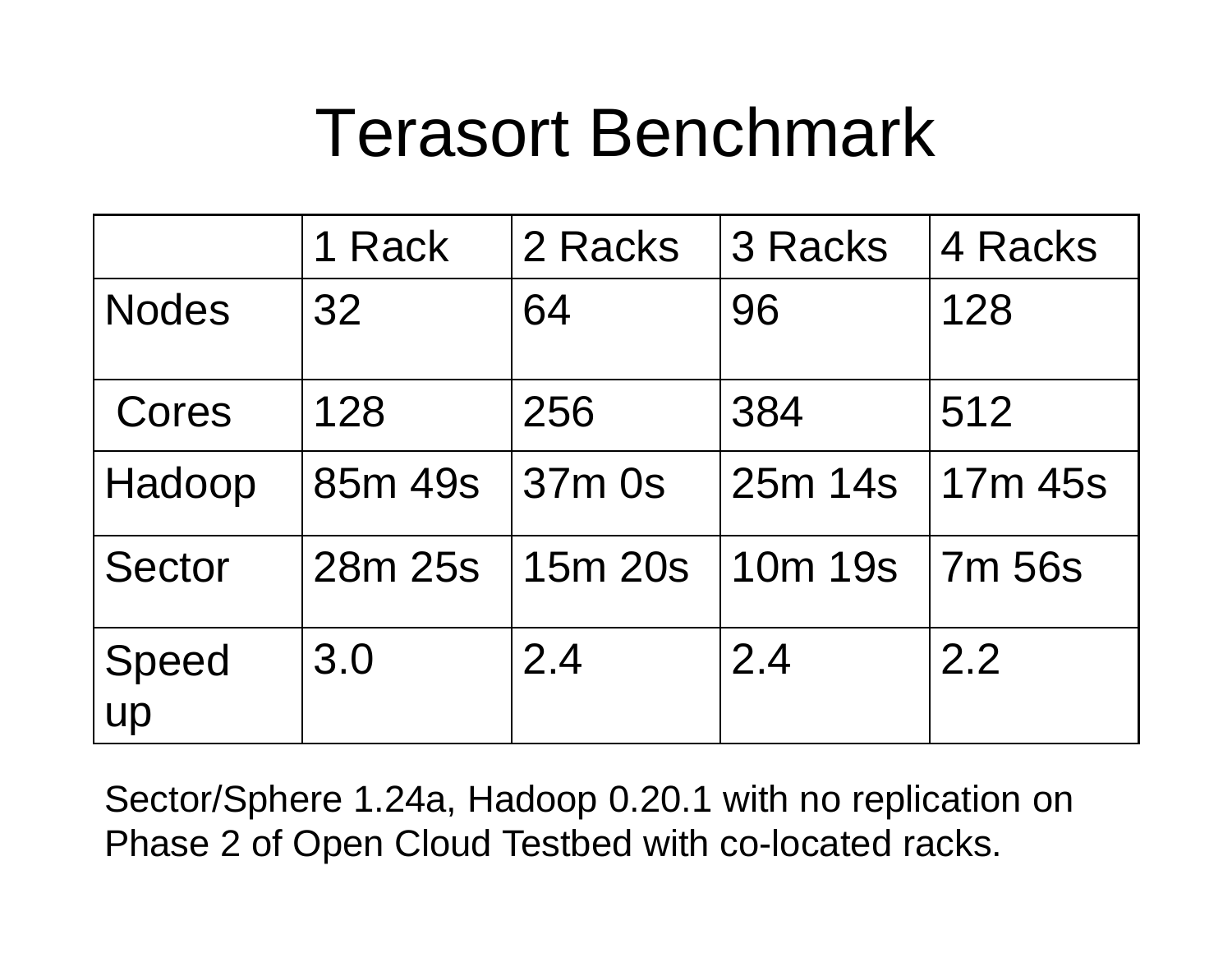# MalStone (OCC Benchmark)

|                                        | <b>MalStone A</b> | <b>MalStone B</b> |
|----------------------------------------|-------------------|-------------------|
| Hadoop                                 | 455m 13s          | 840m 50s          |
| <b>Hadoop streaming</b><br>with Python | 87m 29s           | 142m 32s          |
| Sector/Sphere                          | 33m 40s           | 43m 44s           |
| Speed up (Sector v<br>Hadoop)          | 13.5x             | 19.2x             |

Sector/Sphere 1.20, Hadoop 0.18.3 with no replication on Phase 1 of Open Cloud Testbed in a single rack. Data consisted of 20 nodes with 500 million 100-byte records / node.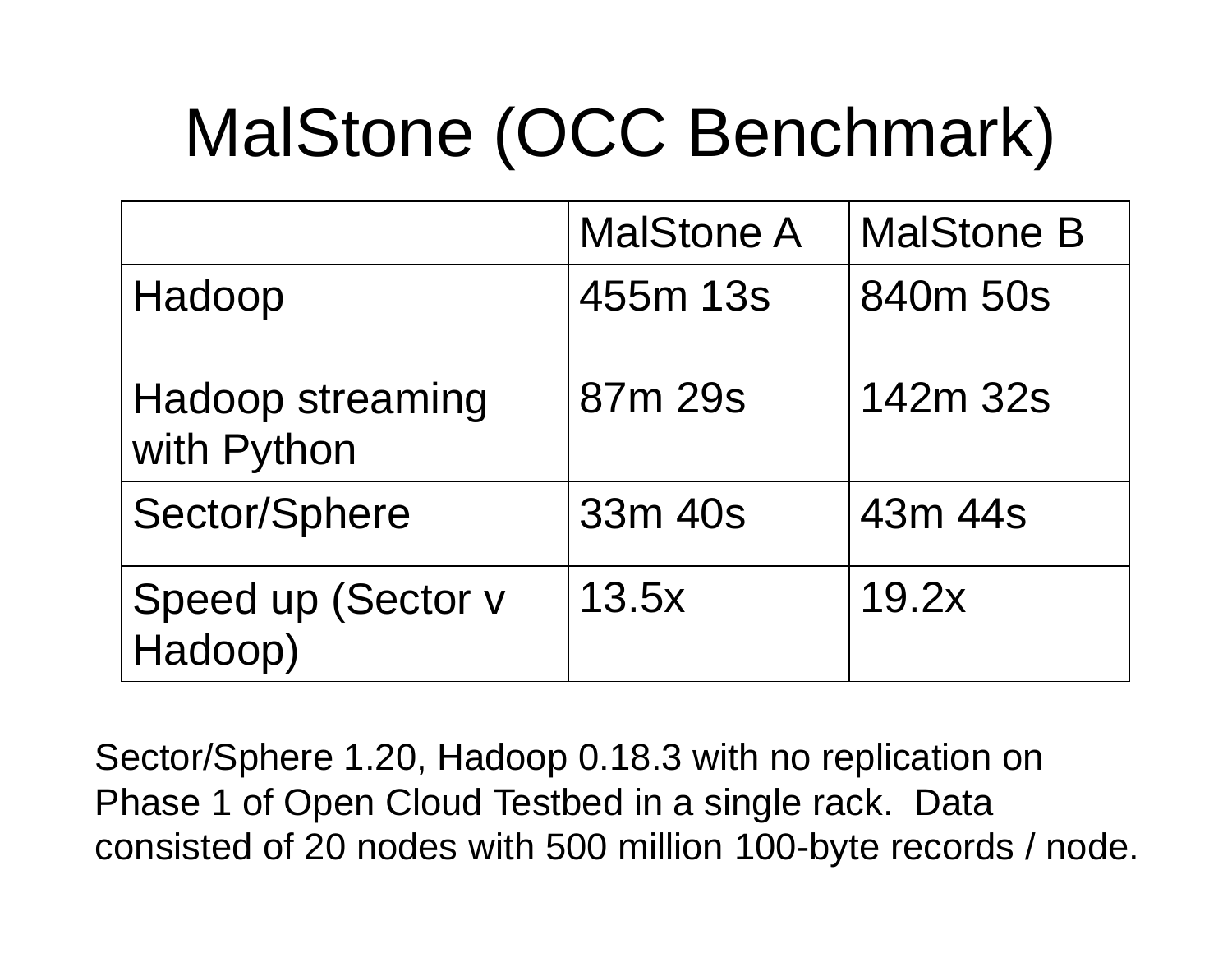### Lessons Learned

- Data Locality
- MapReduce is not the only parallel paradigm available
- Load balancing is critical to performance
- Fault tolerance comes with a price
- Balanced system
- Streaming